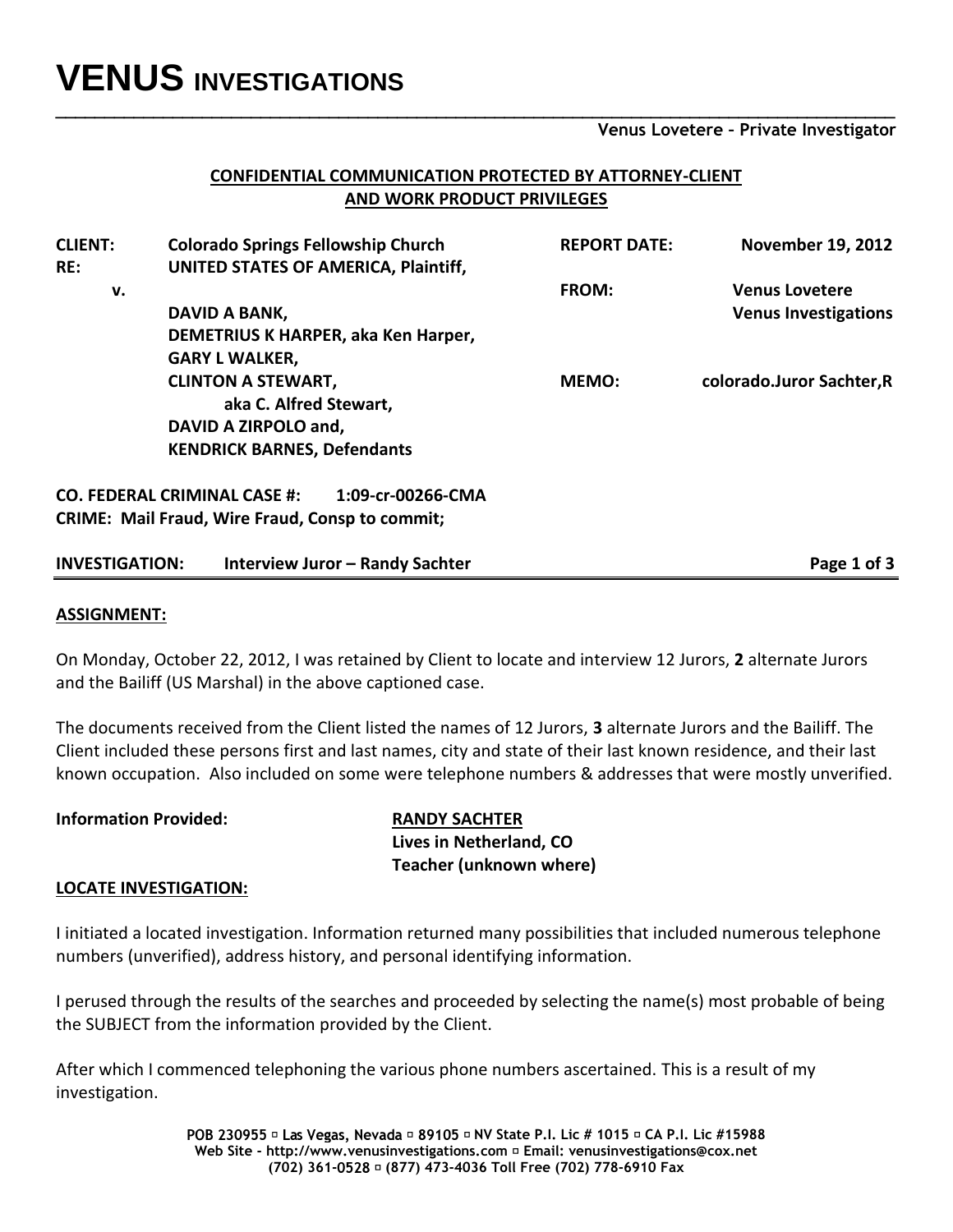#### **INTERVIEW OF RANDY BETH SACHTER:**

On Saturday, November 17, 2012 at approximately 4 pm, Investigator, Venus Lovetere spoke with **Ms. Randy Beth Sachter** telephonically at a Colorado telephone number, **1988-791** 258-805. I made her aware, who I was and why I was calling. Ms. Sachter stated that she was an alternate juror in the above captioned case and therefore did not deliberate..

I attempted to interview Ms. Sachter regarding her thoughts on the case to no avail. Ms. Sachter was unwilling to speak about the case. However, she had additional comments as to why she would not speak with me. They are:

- She was uncomfortable talking about the case. She used the term 'uncomfortable' at least 3 times.
- Was told that they (the Jurors) did not have to talk to anyone on the defense side and that if anyone tried calling them they (the Jurors) could contact the Prosecutor/Attorney.

# *Note: She asked if this 'statement' was true. My reply to her was that she/the Jurors could talk to anyone they wanted to after the trial ended. And that I don't know what was told to her, but that they (the Jurors) could contact the Prosecutor if they wanted, that it's up to them.*

- She heard the entire case but since all Jurors were present to deliberate, she was dismissed and therefore did not participate in the verdict.
- During the trial she did not discuss the case with any of the Jurors.
- She inquired as to my role in this case, what *'side'* I represented.

*I explained that I did not 'represent' any side directly, but that I was hired by people whom are friendly with the defense and asked me to speak with the Jurors to ascertain the process on how they reached their decision***.** 

*When asked if anyone told her (the Jurors) that she couldn't talk to anyone about the case, she stated in a round-about way that she was told 'that' (as a group) but was she was more-so evasive with her response then she was willing to help.*

*When asked who told her (the Jurors) that they couldn't speak to anyone. She did not name a person, but responded by saying that she was very uncomfortable talking about the case.*

*I explained that she would not be in trouble if she talked with me, since the case was over, plus it had been over 1 year since the trial ended. That she didn't have to talk to me (of course) but she could if she wanted to. I attempted to learn why she was so uncomfortable, to no avail.*

*At this time I elected not to continue and thanked her for her time.*

#### Terminated.